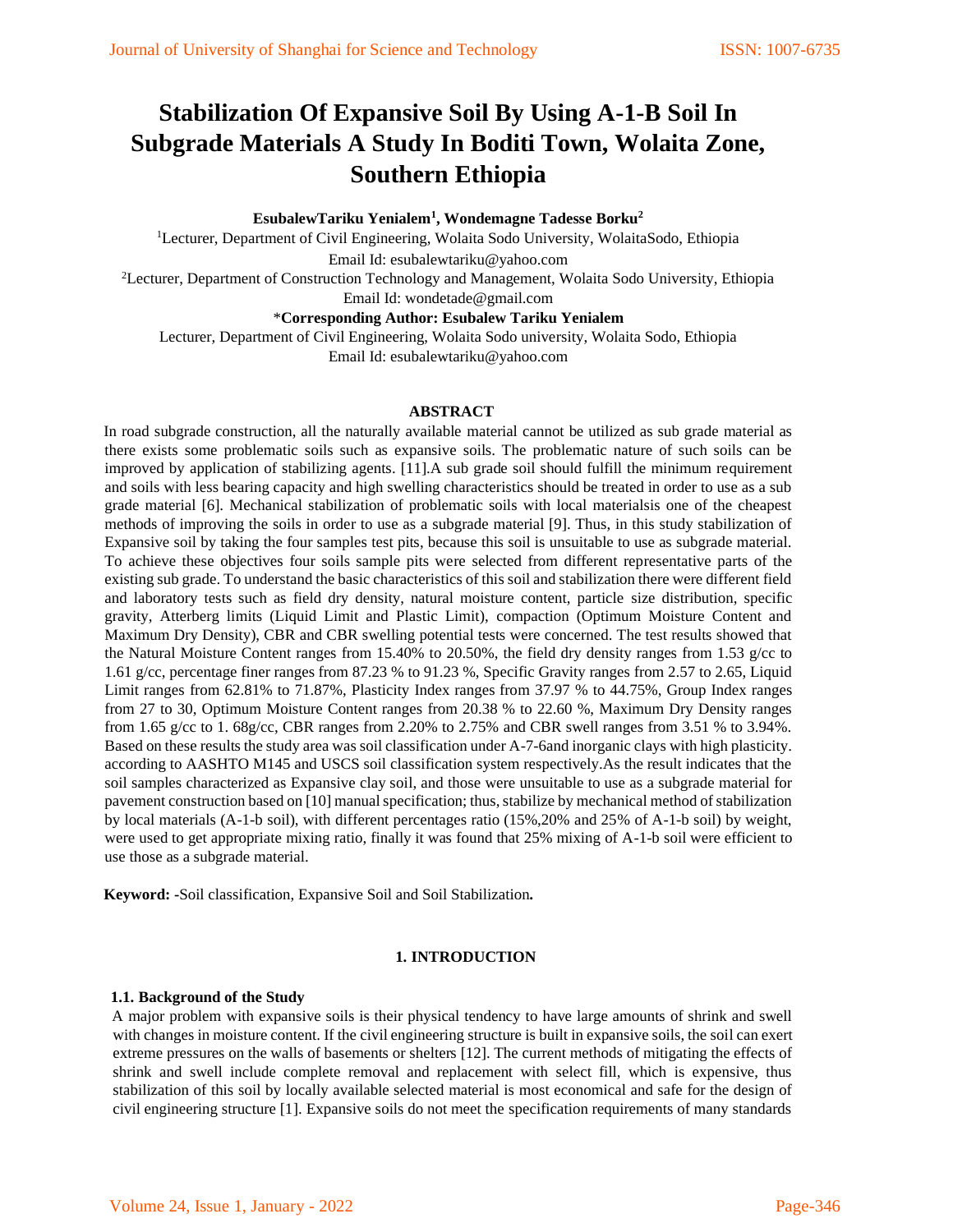including the Ethiopian Roads Authority Standard to use it as a construction material. Thus, expansive subgrade soils may need improvement to their engineering properties by physical or chemical stabilization or modification of their problematic nature [3] .

Boditi is city in southern Ethiopia. Located in the Wolaita Zone of the Southern Nations, Nationalities, and Peoples Region, this town has a latitude and longitude of 6°58′N 37°52′E with an average elevation of 2050 meters above sea level. It is located in East Rift valley at a distance of 370 km to the south of Addis Ababa and at about 140 km to the west of Hawassa.

#### **1.2. Statement of the Problem**

Expansive soils are extensively distributed in Boditi town, and are a source of great damage to infrastructure. These soils can cause heavy economic losses, as well as being a source of risk to the population. These soils have caused persistent difficulties in civil engineering construction and are a relatively common problem in the town.[14] Construction of structure on weak or soft soil is highly risky because such soil is susceptible to differential settlements, poor shear strength, and high compressibility. These soils behave differently from other normal soils due to their tendency to swell and shrink. Because of this swelling and shrinking behavior, that cause structural damage to lightweight structures[16] such as sidewalks and driveways lifting of buildings, damage to basements, and building settlement cracks in walls and ceilings damage to pipelines and other public utilities lateral movement of foundations and retaining walls due to pressure exerted on vertical walls loss of shear strength causing instability of slopes and sub grade, etc[15]. Thus; it is essential to stabilize the expansive soil by locally available selected material (A-1b Soil) should be adopted.

#### **1.3 Objectives of the study**

#### **1.3.1. Main Objective**

Stabilization of Expansive Soil by using locally available selected material (A-1-b Soil) in Subgrade Materials A Study in Boditi Town, Wolaita Zone, Southern Ethiopia.

#### **1.3.2. Specific Objective**

- To investigate the properties of Boditi town expansive soil.
- To improve the strength of sub grade soil using locally available selected material (A-1-b Soil).
- To study the strength properties of soil treated with A-1-b Soil and obtain best percentage mix ratio.

# **2. REVIEW OF LITERATURES**

#### **2.1 Sub-Grade Material**

Sub-Grade soil is the ultimate foundation of the road pavement structure which provides support to the pavement. The sub-grade materials and its different properties are very much important in the pavement design. The strength of the road sub grade for flexible pavements is commonly assessed in terms of the California Bearing Ratio (CBR) and this is dependent on the type of soil, its density, and its moisture content [5].Desirable properties of the sub grade include strength, stiffness, drainage, ease of compaction and low compressibility. These properties can have a significant influence on road performance and longterm maintenance [4].

#### **2.2 Expansive Soils**

Expansive soils are typically clayey soils that undergo large volume changes in direct response to moisture changes in the soil [3].

#### **2.2.1. Identification of Expansive Soils**

I. **Mineralogical Identification** Expansiveness of a soil is governed by the type and proportion of clay minerals it contains.[6] Knowing the type and proportion of the clay mineral in a soil gives a clue on the swelling potential. The swell shrink behavior of expansive soils depends on the type of minerals present within the clay.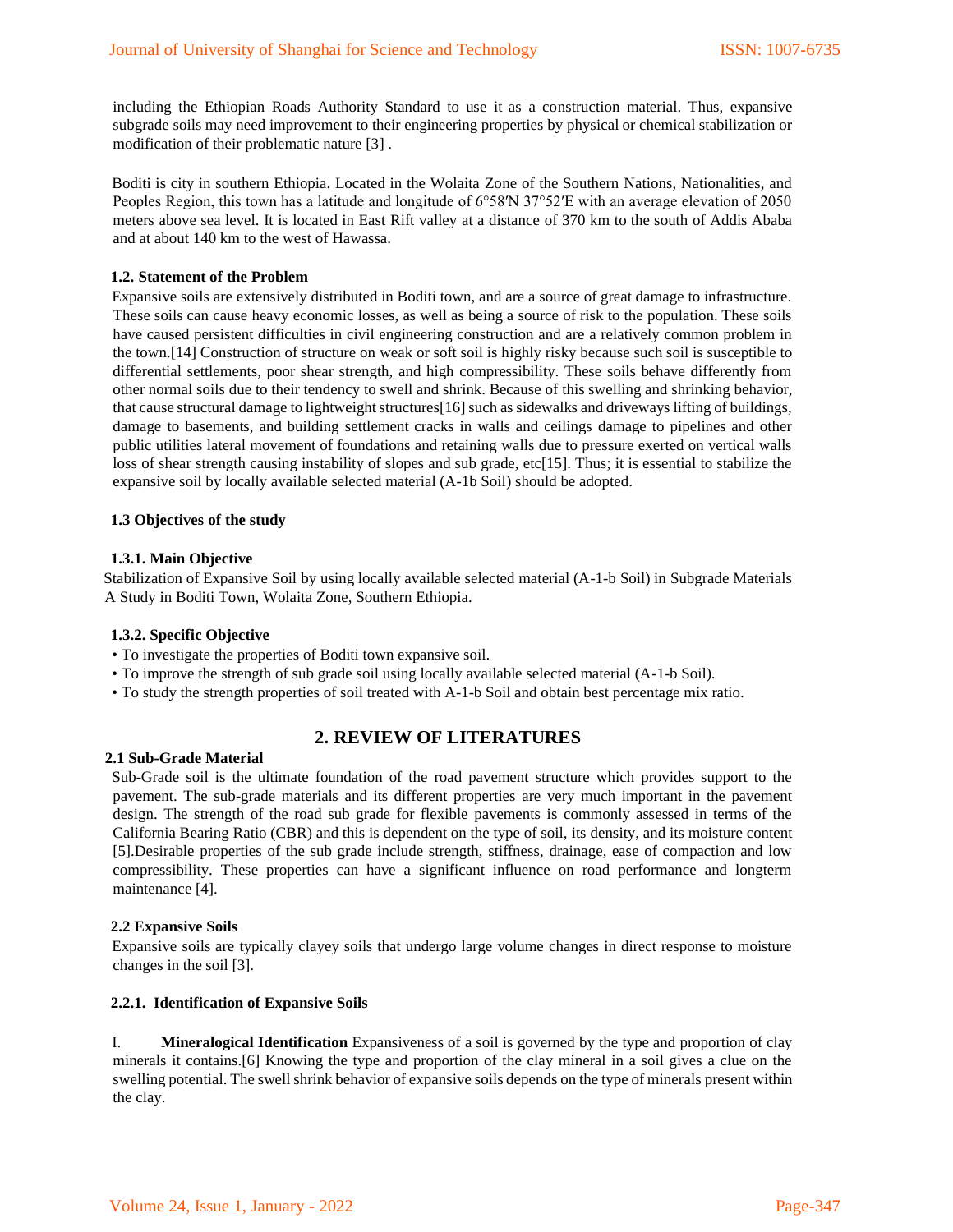II. **Direct Methods** The swelling pressure and volume changes of soils are measured directly using representative undisturbed samples.

III. **Indirect Methods** These are simple and more practical methods to identify expansive soils. The indirect tests conducted include the Atterberg limits and grain size distribution which help determining the activity of clay (the ratio of plasticity index (PI) to the percentage of clay fractions finer than 2µm sieve size) present in the sample and degree of expansiveness.

| Liquid Limit %           | Classification                                                                   |  |  |  |
|--------------------------|----------------------------------------------------------------------------------|--|--|--|
| $0 - 20$                 | Non-Swelling                                                                     |  |  |  |
| $20 - 35$                | Low-Swelling                                                                     |  |  |  |
| $35 - 50$                | Medium-Swelling                                                                  |  |  |  |
| 50-70                    | High-Swelling                                                                    |  |  |  |
| 70-90                    | Very High-Swelling                                                               |  |  |  |
| >90                      | Extra High-Swelling                                                              |  |  |  |
|                          | Table 2 Relationship between Swelling Potential and Plasticity Index of Soil[3]. |  |  |  |
| Plasticity index, PI (%) | <b>Swelling Potential</b>                                                        |  |  |  |
| $0 - 15$                 | Low                                                                              |  |  |  |
| $10-35$                  | Medium                                                                           |  |  |  |
| $20 - 55$                | High                                                                             |  |  |  |
| 35 and above             | Very high                                                                        |  |  |  |

## **Table 1. Swelling Potential of Soils Based on Liquid Limitof Soil**[11]**.**

## **2.3 Stabilization of the Properties of Expansive Soils**

Soil stabilization is a process whereby increased strength and stability of the soil is attained mainly by mechanical or chemical means [8]. Chemical stabilization is mixing of soil with one or a combination of admixtures and mechanical stabilization is a process by which the gradation of soil is improved by the incorporation of another material which affects only the physical properties of the soil. The most common improvements attained through stabilization include better soil gradation, reduction of plasticity index or swelling potential, increase in the durability and strength[16]. The proportion of the stabilizing material exceeds 10% and may be as high as 50% [7]. Thus, in this study mechanical stabilization of the soil by locally available selected material (A-1-b soil) mixed with expansive subgrade soils (A-7-6 soil) in appropriate proportional ratio by weight used.

# **3. RESEARCH METHODOLOGY**

## **3.1. Field Works**

- Reconnaissance study of the area is done and the locations of test pits are selected.
- Field GPS readings are taken to locate the ordinate of sampling area and four sampling points are selected.

| S/No            | Location                            | Depth<br>(m)   | Northing          | Easting            | Elevation<br>(m) |
|-----------------|-------------------------------------|----------------|-------------------|--------------------|------------------|
| TP <sub>1</sub> | <b>Boditi City Stadium</b>          |                | $6^{\circ}57'19"$ | 37°51'37"          | 2038             |
| TP2             | <b>Boditi Bus Station</b>           | 1.5            | $6^{\circ}57'15"$ | 37°51'22"          | 2050             |
| TP3             | Boditi Seventh Day Adventist Church | $\overline{2}$ | $6^{\circ}57'02"$ | $37^{\circ}51'41"$ | 2019             |
| TP4             | <b>Boditi Mosque</b>                | 1.5            | $6^{\circ}57'16"$ | 37°51'30"          | 2045             |
| $A-1-b$<br>Soil | HaretoBurkito Kebele                | 1.5            | $7^{\circ}04'40"$ | $37^{\circ}58'5"$  | 1811             |

#### **Table 3. Soil Sample Location of the Study Area**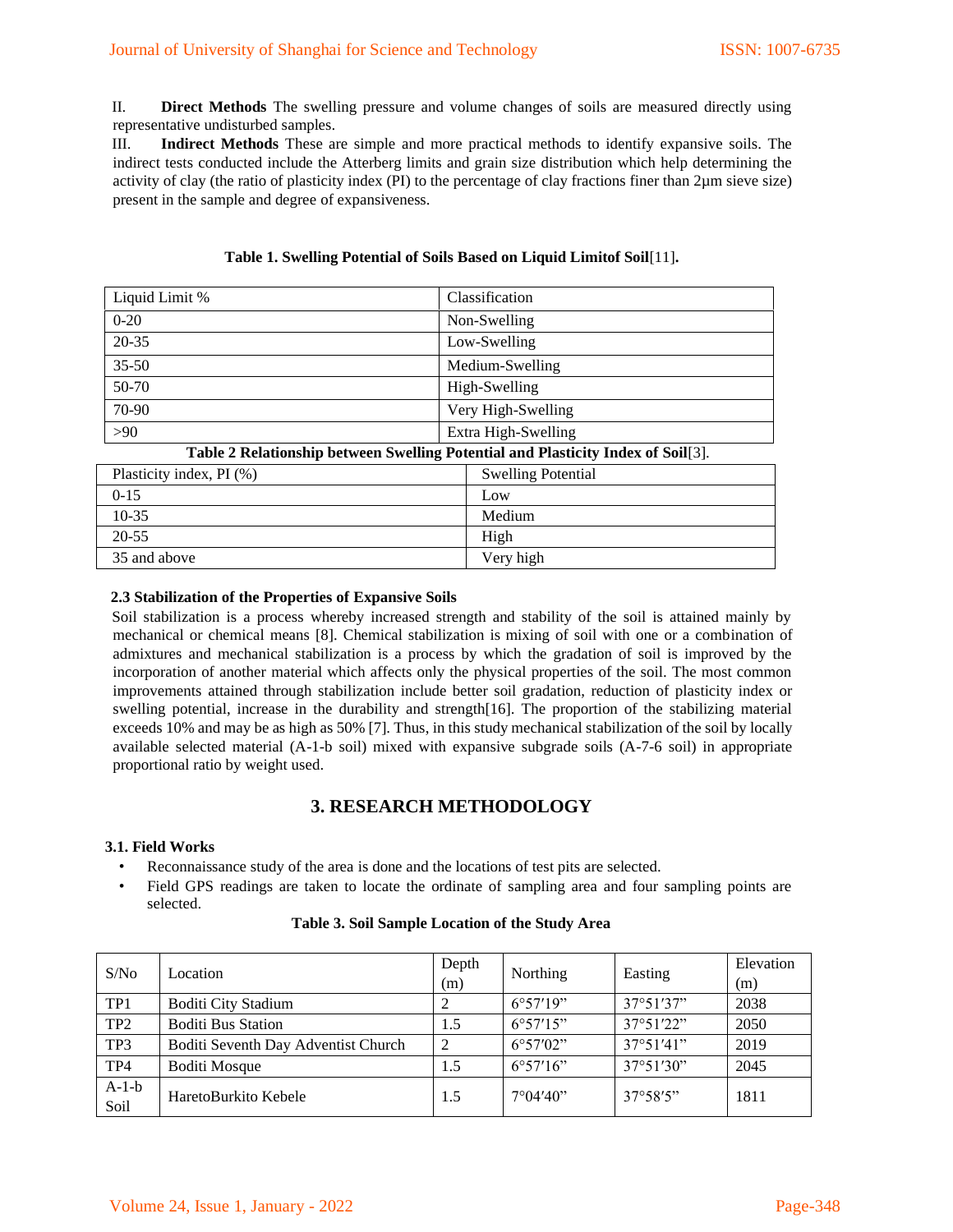# **3.2. Laboratory Work**

# **Table 4 The Soil Laboratory Tests; (ERA, Site Investigation Manual, 2013)**

| <b>Test Category</b> | Name of Test                                                                          | Test        |
|----------------------|---------------------------------------------------------------------------------------|-------------|
|                      |                                                                                       | Designation |
|                      |                                                                                       | <b>ASTM</b> |
|                      | Test Method for Determination of Water (Moisture) Content of Soil                     | D 2216      |
|                      | by Direct Heating                                                                     |             |
|                      | Test Method for Specific Gravity of Soils                                             | D854        |
|                      | Method for Particle-Size Analysis of Soils                                            | D 422       |
|                      | Test Method for Classification of Soils for Engineering Purposes                      | D 2487      |
|                      |                                                                                       | D 3282      |
| Index properties     | Test Method for Liquid Limit, Plastic Limit, and Plasticity Index of                  | D4318       |
|                      | Soils                                                                                 |             |
| Compaction           | Test Method for Laboratory Compaction of Soil Using Modified                          | D 1557      |
|                      | Effort                                                                                |             |
| Strength             | <b>CBR</b><br>(California)<br>Method<br>Bearing<br><b>Test</b><br>for<br>Ratio)<br>οf | D 1883      |
|                      | LaboratoryCompacted Soils                                                             |             |

# **4.RESULTS AND DISCUSSION**

## **4.1 Field and Laboratory Test Results of the Soil Samples**

# **Table 5.Field dry density, natural moisture content and specific gravity test Results**

| Sample No.      | bulk<br>Field<br>density<br>(g/cc) | Natural<br>Moisture<br>Content % | Field<br>dry<br>(g/cc) | density | Specific<br>Gravity |
|-----------------|------------------------------------|----------------------------------|------------------------|---------|---------------------|
| TP1             | 1.85                               | 20.5                             | 1.53                   |         | 2.58                |
| TP <sub>2</sub> | 1.84                               | 19.7                             | 1.54                   |         | 2.62                |
| TP3             | 1.87                               | 17.2                             | 1.59                   |         | 2.65                |
| TP4             | 1.86                               | 15.4                             | 1.61                   |         | 2.57                |

# **Table 6. The Grain Size Analysis Test Results of the Soil Samples**

|               |          | Coarser grain size soil |             |        | Finer grain size soil |                               |       |
|---------------|----------|-------------------------|-------------|--------|-----------------------|-------------------------------|-------|
| Sample<br>No. | Gravel % | Coarse<br>Sand %        | Fine Sand % | Silt % | Clay %                | Clay Fraction<br>Size<0.002mm |       |
| TP1           | 2.5      | 7.12                    | 2.76        | 31.71  | 55.90                 |                               | 35.50 |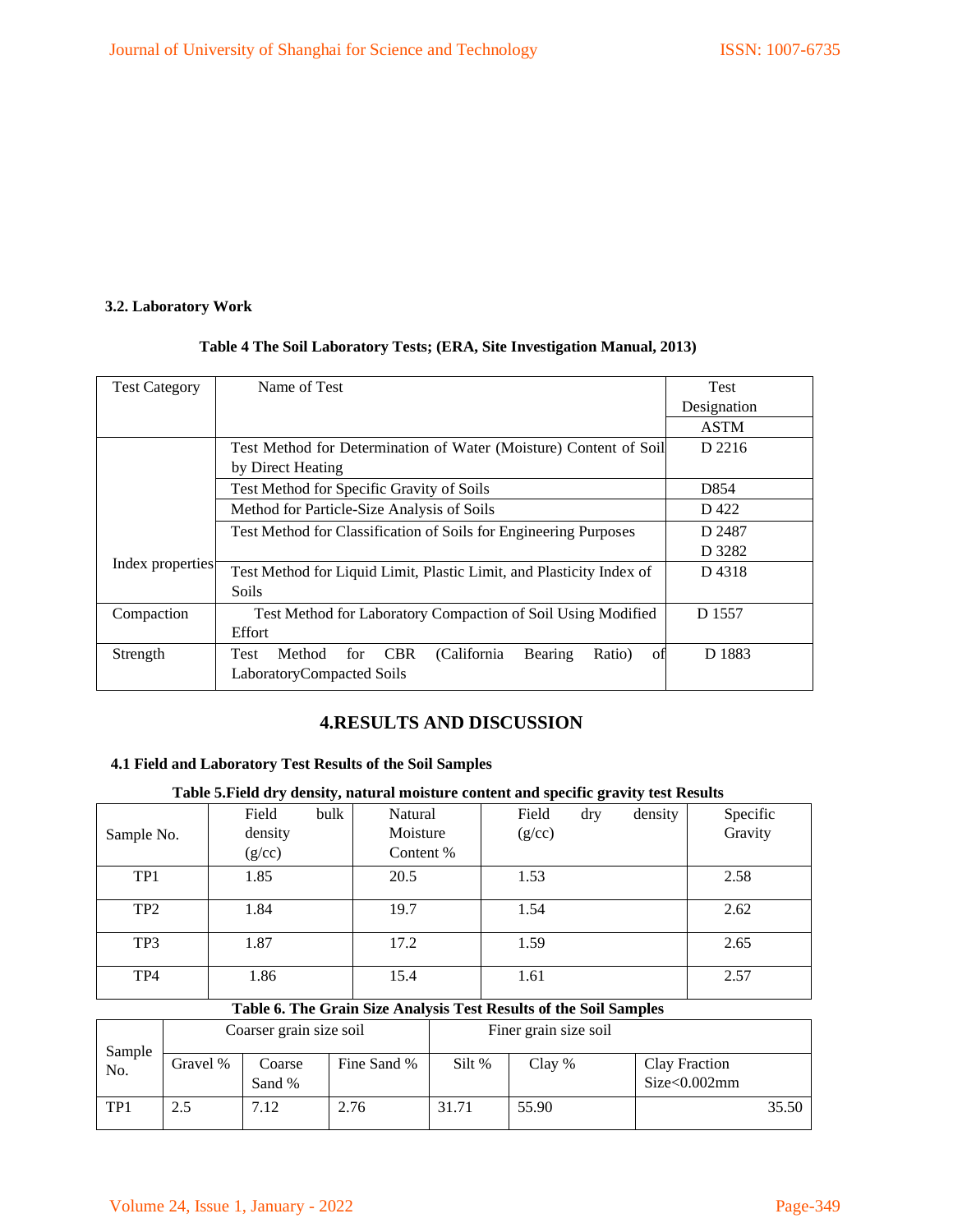# Journal of University of Shanghai for Science and Technology ISSN: 1007-6735

| TP <sub>2</sub> |   | 8.30 | 4.45 | 29.13 | 58.12 | 39.72 |
|-----------------|---|------|------|-------|-------|-------|
| TP3             | U | 8.00 | 4.77 | 28.71 | 58.52 | 41.00 |
| TP4             |   | 5.00 | 3.77 | 30.72 | 60.51 | 43.62 |

# **Table 7. Atterberg Limit, Compaction, CBR Swell and CBR Test Results.**

| Sample<br>No.   | $LL\%$ | PL %  | PI%   | Lı      | <b>AASHTO</b><br>Soil Clas. | Soil<br>type | <b>MDD</b><br>g/cc | OMC % | <b>CBR</b><br>Swell % | <b>CBR</b><br>$\%$ |
|-----------------|--------|-------|-------|---------|-----------------------------|--------------|--------------------|-------|-----------------------|--------------------|
|                 |        |       |       |         |                             |              |                    |       |                       |                    |
| TP1             | 62.81  | 24.51 | 38.3  | $-0.11$ | $A-7-6(27)$                 | clay         | 1.67               | 20.38 | 3.51                  | 2.75               |
| TP <sub>2</sub> | 64.68  | 26.71 | 37.97 | $-0.12$ | $A-7-6(27)$                 | clay         | 1.68               | 20.50 | 3.70                  | 2.66               |
| TP3             | 71.87  | 27.12 | 44.75 | $-0.13$ | $A-7-6(29)$                 | clay         | 1.65               | 22.60 | 3.88                  | 2.53               |
| TP4             | 68.3   | 25.4  | 42.9  | $-0.12$ | $A-7-6(30)$                 | clay         | 1.66               | 20.81 | 3.94                  | 2.20               |



**Figure 1 Gradation Curves of the Study Area** 

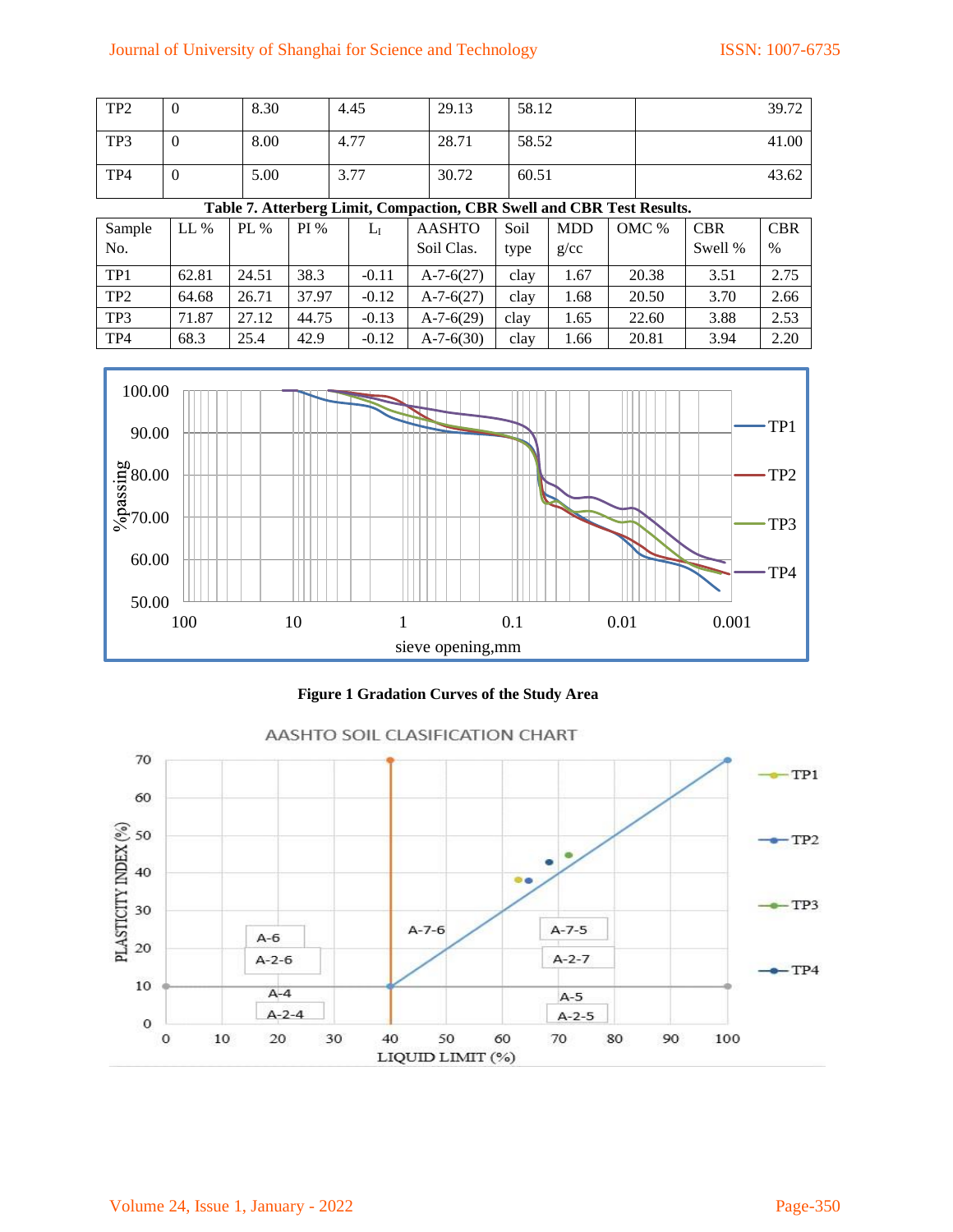

**Figure 2 Soil Classification Chart According to AASHTO System** 



**Figure 3. Soil Classification Based on Activity Chart for the Study Area** 

**Figure 1 Soil Classification Based on Plasticity Chart for the Study Area.** 

50

Liquid Limit %

60

70

80

90

100

40

30

10

20

 $20\,$ 

 $10\,$ 

 $\boldsymbol{0}$ 

 $\boldsymbol{0}$ 

 $\bullet$ TP4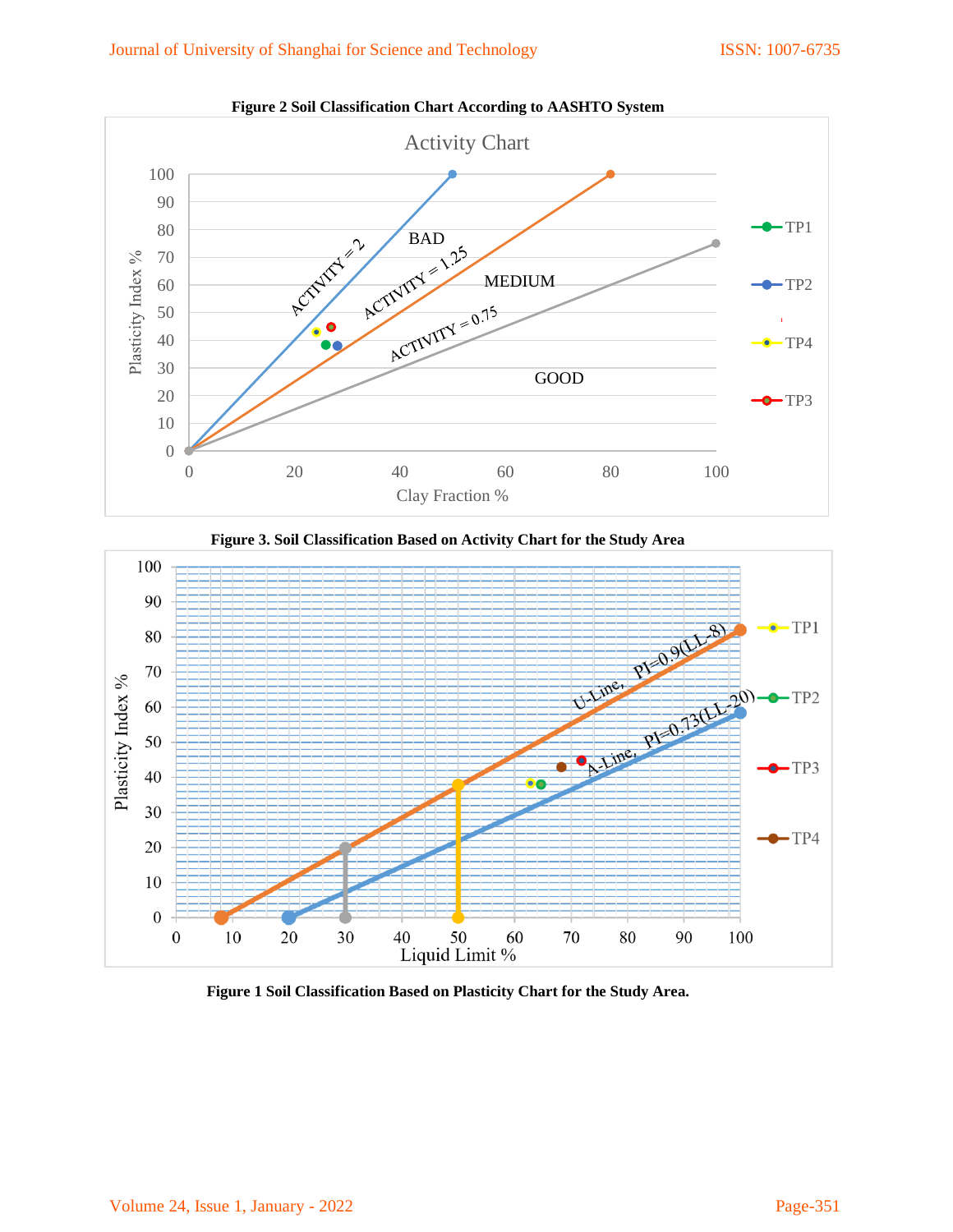

**Figure 5. Moisture Density Relations of the Soil Sample** 



**Figure 6. Stress Vs Strain Curves.** 

Generally; these soil samples were unsuitable to use as a subgrade material based on specification; thus, those soils should be treated with appropriate improving method before using as a subgrade soil[5].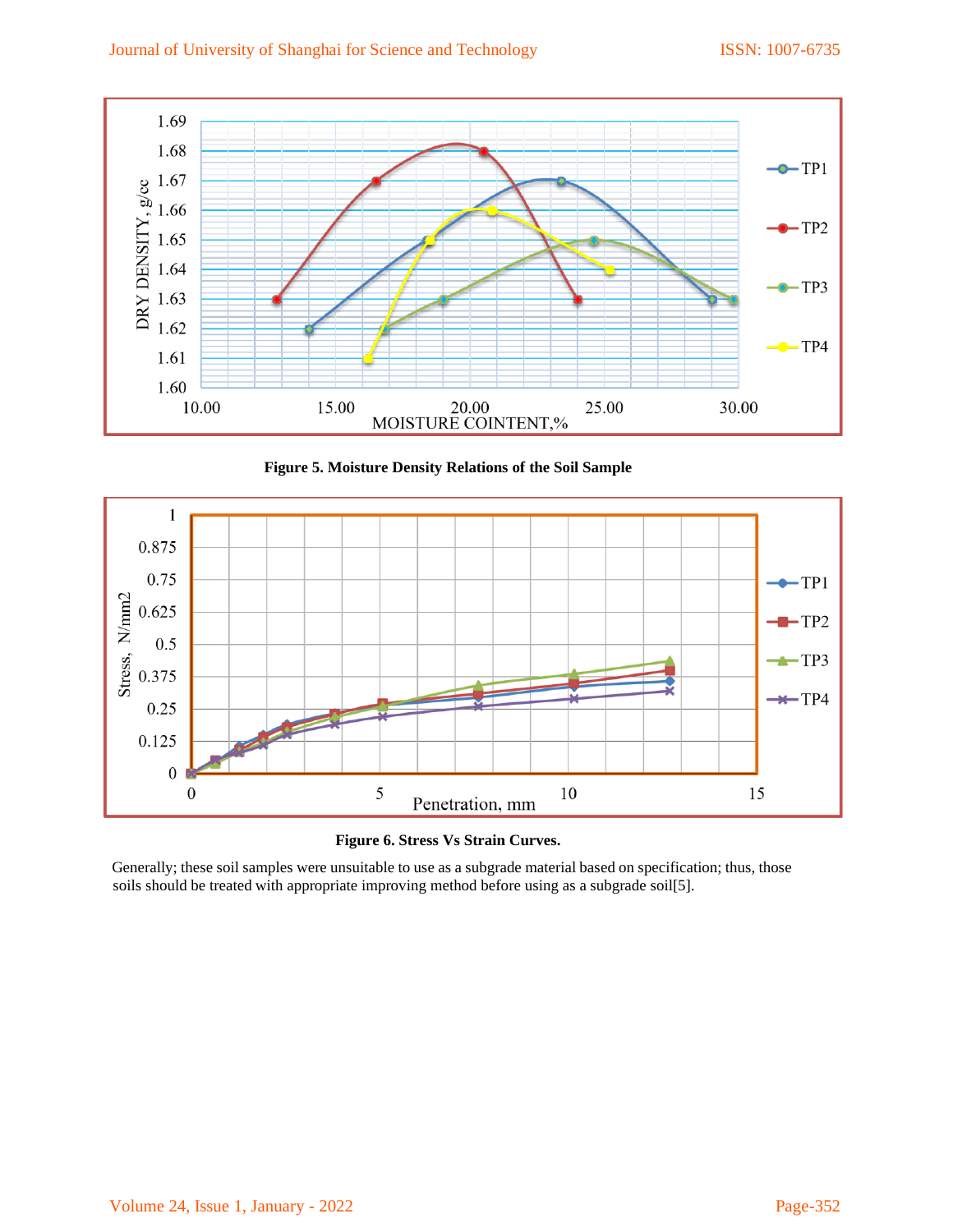| $1.0000$ is the organ play change of the $1.0000$ matrix $1.0000$ matrix $1.0000$ |                          |         |      |        |              |                |            |       |             |             |                                                                                                   |
|-----------------------------------------------------------------------------------|--------------------------|---------|------|--------|--------------|----------------|------------|-------|-------------|-------------|---------------------------------------------------------------------------------------------------|
|                                                                                   |                          | Gravel% |      | Sand % |              |                | Finer %    |       |             |             |                                                                                                   |
| Samples                                                                           |                          |         |      |        |              |                | Coarse     |       | Fine Sand % | Silt %      | Clay %                                                                                            |
|                                                                                   |                          |         |      |        |              |                | Sand %     |       |             |             |                                                                                                   |
| $A-1-b$                                                                           | 13.56                    |         |      |        | 45.36        |                | 38.79      |       | 2.29        |             |                                                                                                   |
| Stabilization of TP1                                                              |                          |         |      |        |              |                |            |       |             |             |                                                                                                   |
| TP <sub>1</sub>                                                                   |                          | 2.5     |      |        | 7.12<br>2.76 |                | 31.71      | 54.90 |             |             |                                                                                                   |
| $TP1 + 15\%$ A-1-b Soil                                                           |                          |         | 5.0  |        |              | 14.12<br>7.70  |            |       | 26.06       | 47.12       |                                                                                                   |
| $TP1 + 20\% A-1-b$ Soil                                                           |                          |         | 8.5  |        |              | 20.16          |            | 11.72 |             | 20.62       | 39.00                                                                                             |
| $TP 1 + 25\% A-1-b$ Soil                                                          |                          |         | 10.3 |        |              | 15.94<br>26.14 |            |       | 16.70       | 30.91       |                                                                                                   |
|                                                                                   |                          |         |      |        |              |                |            |       |             |             | Table 9. The LL, PL, Compaction, CBR Swell and CBR Tests for TP1 with 15%, 20% and 25% A-1-b Soil |
| Sample No.                                                                        | $LL\%$                   | PL $%$  |      | PI%    | GI           |                | <b>MDD</b> |       | OMC %       | CBR Swell % | CBR %                                                                                             |
|                                                                                   |                          |         |      |        |              |                | g/cc       |       |             |             |                                                                                                   |
| A-1-b Soil                                                                        | $\overline{\phantom{a}}$ |         |      | 0(NP)  | $\Omega$     |                | 2.20       |       | 8.30        | 0.29        | 53.53                                                                                             |

TP1 62.81 24.51 38.30 27 1.67 20.38 3.51 2.75

50.90 22.20 28.70 17 1.75 1.7.31 2.8 4.1

41.07 | 20.11 | 20.96 | 13 | 1.78 | 16.26 | 2.4 | 4.70

31.25 13.14 16.92 9 1.81 15.22 1.89 5.41

| 4.2 Stabilization of Expansive Soil by Adding A-1-b SoilRatio by Mass.        |
|-------------------------------------------------------------------------------|
| Table 1. The Grain Size Analysis for TP 1 with 15%, 20% and 25% of A-1-b Soil |





TP1+ 15% A-1-b Soil

TP1+ 20% A-1-b Soil

TP1+ 25% A-1-b Soil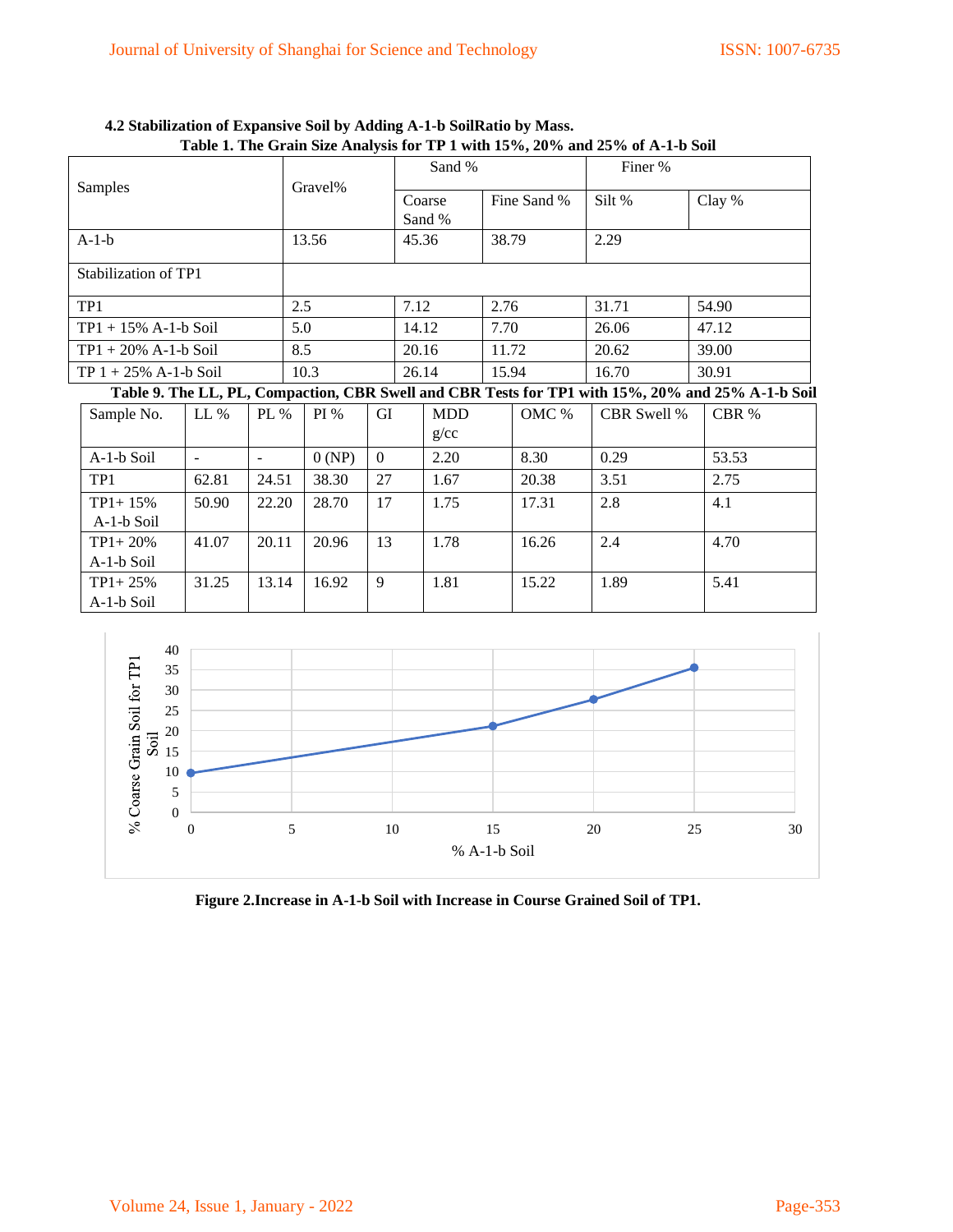# Journal of University of Shanghai for Science and Technology ISSN: 1007-6735



**Figure 3.Increase in A-1-b soil with Decrease in Fine Grained Soil for TP1.** 



**Figure 4.Increase in A-1-b Soil with Decrease in GI value of TP1 soil.** 



**Figure 5.Increase in A-1-b Soil with Increase in Maximum dry density of TP1 soil.**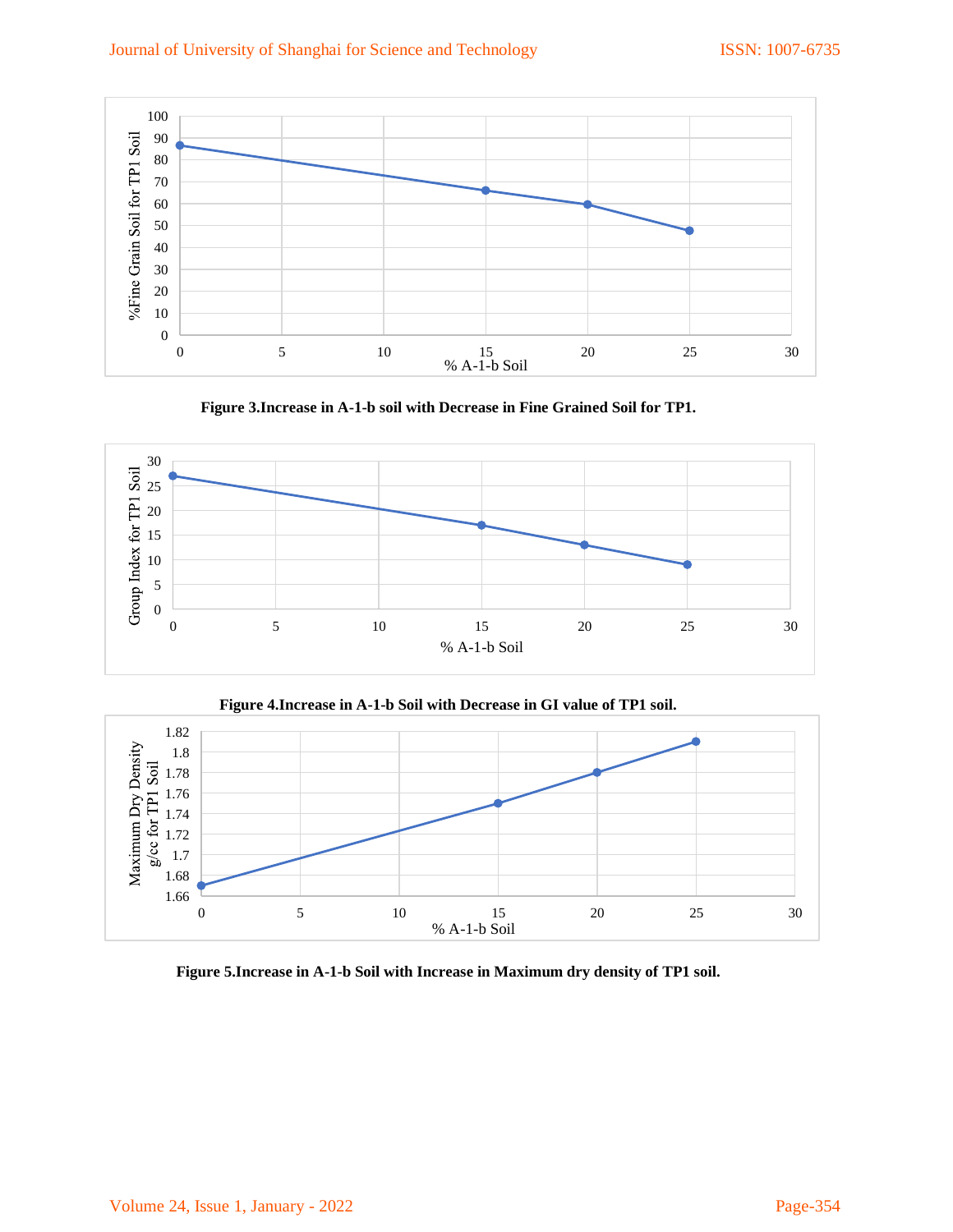





**Figure 7.Increase in A-1-b Soil withIncrease in CBR value of TP1 soil.** 



**Figure 8.Increase in A-1-b Soil withDecrease in CBR Swell of TP1 soil.**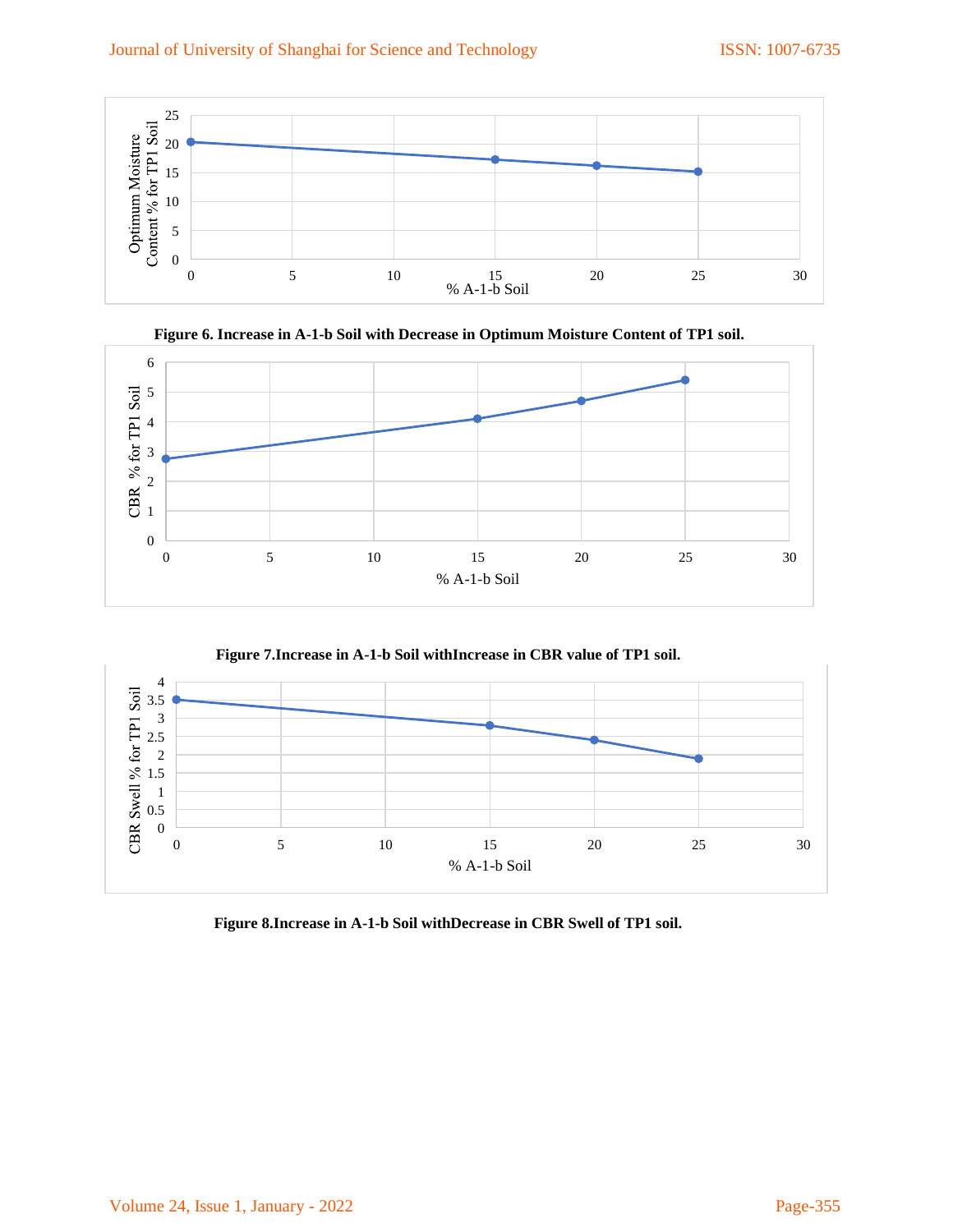|                         |          | Sand %              |             | Finer % |        |
|-------------------------|----------|---------------------|-------------|---------|--------|
| Samples                 | Gravel%  |                     |             |         |        |
|                         |          | Coarse Sand<br>$\%$ | Fine Sand % | Silt %  | Clay % |
| $TP2 + 0\% A-1-b$ Soil  | $\Omega$ | 8.30                | 4.45        | 29.13   | 58.12  |
| $TP2 + 25\% A-1-b$ Soil | 7.42     | 29.85               | 17.96       | 15.17   | 29.54  |
| $TP 3 + 0\% A-1-b$ Soil | $\Omega$ | 8.00                | 4.77        | 28.71   | 58.52  |
| $TP3 + 25\% A-1-b$ Soil | 6.98     | 30.21               | 16.87       | 17.28   | 28.66  |
| $TP4 + 0\% A-1-b$ Soil  | $\Omega$ | 5.00                | 3.77        | 30.72   | 60.51  |
| $TP4 + 25\% A-1-b$ Soil | 7.83     | 27.42               | 15.94       | 18.18   | 30.63  |

**Table 20. The Grain Size Analysis Test Results for TP2, TP3 and TP4 by Adding 25% A-1-b Soil.** 

# **Table 11.The LL, PL, Compaction, CBR Swell and CBR Tests for TP2, TP3 and TP4 with 25% A-1-b**

**Soil.** 

| Parameter        | $TP2 + 0\% A$ - | $TP2 + 25%$ | $TP3 + 0\%$ | $TP3 + 25%$ | $TP4 + 0\%$ | $TP4 + 25%$ A- |
|------------------|-----------------|-------------|-------------|-------------|-------------|----------------|
|                  | 1-b Soil        | A-1-b Soil  | A-1-b Soil  | A-1-b Soil  | A-1-b Soil  | 1-b Soil       |
| $LL$ $(\%)$      | 64.68           | 33.54       | 71.87       | 34.84       | 68.30       | 32.97          |
| $PL$ (%)         | 26.71           | 15.61       | 27.12       | 16.76       | 25.40       | 14.83          |
| PI(%)            | 37.97           | 17.93       | 44.75       | 18.08       | 42.90       | 18.14          |
| GI               | 27              | 10          | 29          | 11          | 30          | 12             |
| MDD(g/cc)        | 1.68            | 1.83        | 1.65        | 1.79        | 1.66        | 1.82           |
| $OMC(\%)$        | 20.50           | 16.50       | 22.60       | 17.94       | 20.81       | 17.10          |
| CBR Swell $(\%)$ | 3.70            | 1.90        | 3.88        | 1.92        | 3.94        | 1.95           |
| $CBR$ $(\%)$     | 2.66            | 6.21        | 2.53        | 5.91        | 2.20        | 5.07           |

## **5. CONCLUSIONS**

This study is to improve the index and engineering properties of expansive soils by mechanical stabilization method with adding A-1-b by considering safety and economy.

For this study field investigation, field dry density tests and laboratory tests conducted for NMC, grain size analysis, specific gravity, Atterberg limits, compaction, CBR and CBR swell tests were done, finally stabilize using 15%, 20% and 25% A-1-b Soilratio by mass with expansive soil, all the test procedures were based on ASTM laboratory tests standards.

From the study the following findings are deduced: -

- 1. The soils of the studied area are grouped A-7-6with a poor soil as per AASHTO classification system, Soils in this group have high liquid limits. Moreover, as per USCS soil classification system all of the soils sample are grouped as inorganic clays with high plasticity [5].
- 2. The CBR test result shows that the soil have a sub grade strength property of poor depending on with Group index value [1].
- 3. The improvements on engineering properties of expansive soil to use as a subgrade material, were observed on gradation size, plasticity index, group index, maximum dry density, optimum moisture content, CBR swell potential and CBR values.
- 4. The soil classification of HaretoBurkaitokebele were A-1-b soil as per AASHTO soil classification and non-plasticity behavior in addition to this it has a good bearing capacity; thus, using this as a blending material [1].
- 5. Finally,the engineering properties of expansive subgrade soils of the study area are improved by blending with addition of 25% of A-1-b soil on problematic subgrade soils of the study area is bringing the problematic subgrade soil to the minimum requirement as a subgrade material stated by ERA pavement design manual [4].